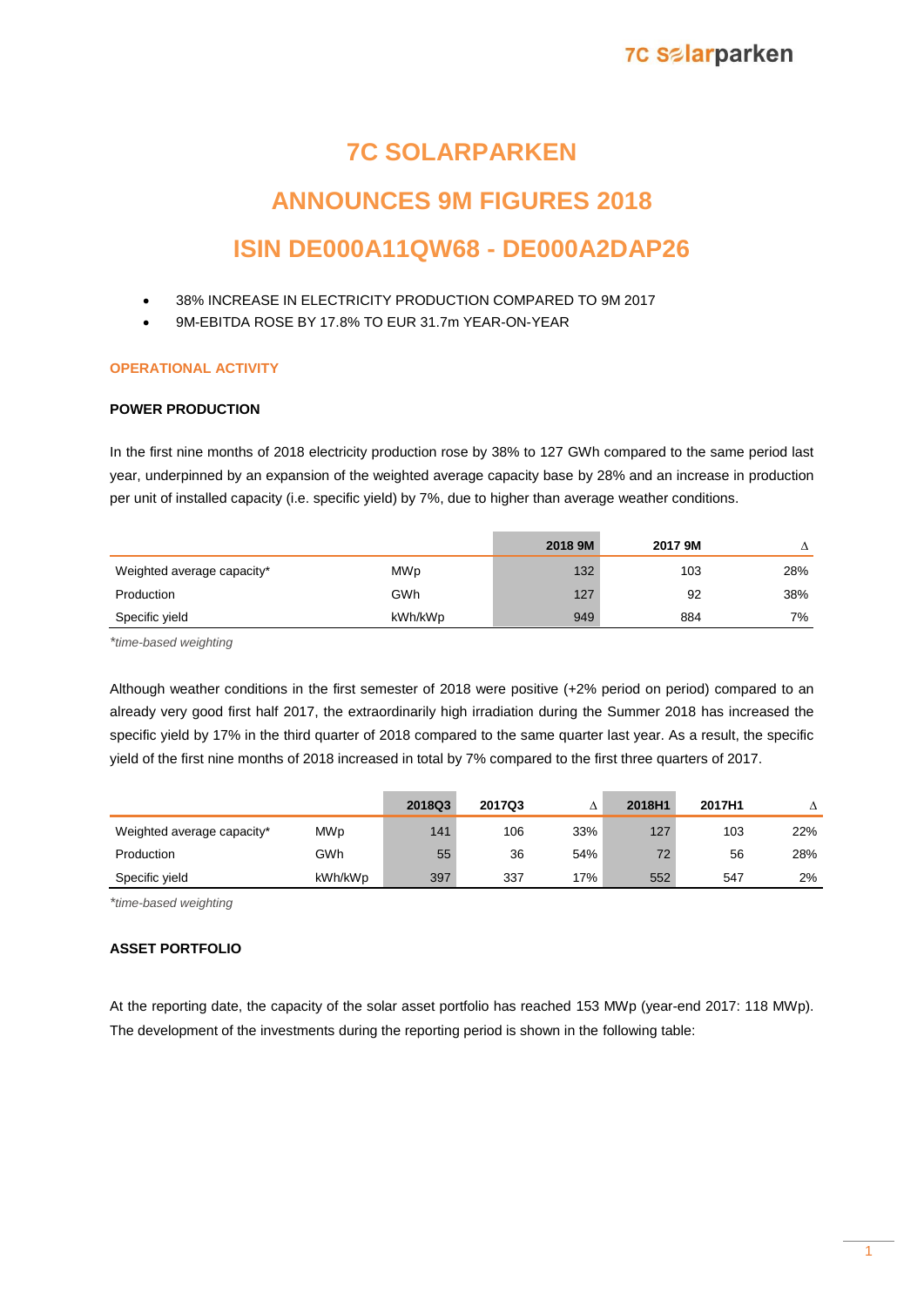# **7C Salarparken**

| <b>INVESTMENTS</b> |                              | 2018 9M           | <b>INVESTMENTS</b> |                    | 2017 9M           |
|--------------------|------------------------------|-------------------|--------------------|--------------------|-------------------|
|                    | Project                      | Capacity<br>(kWp) |                    | Project            | Capacity<br>(kWp) |
| Q1                 | Sömmerda                     | 1,200             | Q1                 | Großfurra          | 4,082             |
|                    | Umpferstedt                  | 999               |                    |                    |                   |
|                    | Demmin                       | 629               |                    |                    |                   |
|                    | Wallstawe I                  | 748               |                    |                    |                   |
|                    | Wallstawe II                 | 442               |                    |                    |                   |
|                    | Dähre                        | 750               |                    |                    |                   |
|                    | Mühlheim (bereits veräußert) | 750               |                    |                    |                   |
| Q <sub>2</sub>     | SunX Portfolio               | 9,484             | Q <sub>2</sub>     | Swan Energy        | 1,236             |
|                    | Weißer Weg                   | 2,297             |                    |                    |                   |
| Q3                 | Ludwigsfelde II              | 749               | Q3                 | Grafentraubach III | 746               |
|                    | Bernsdorf                    | 750               |                    | Nettgau (im Bau)   | 750               |
|                    | Calbe                        | 750               |                    |                    |                   |
|                    | Flöha (im Bau)               | 750               |                    |                    |                   |
|                    | Himmelfürst (im Bau)         | 750               |                    |                    |                   |
|                    | Falkenau (im Bau)            | 750               |                    |                    |                   |
|                    | Weißenfels (im Bau)          | 648               |                    |                    |                   |
|                    | Brandholz (im Erwerb)        | 1,881             |                    |                    |                   |
|                    | Tangerhütte                  | 6,249             |                    |                    |                   |
|                    | Zschornewitz                 | 2,641             |                    |                    |                   |
|                    | Flieth-Stegelitz (im Bau)    | 573               |                    |                    |                   |
|                    | Friedrichsholm               | 750               |                    |                    |                   |
|                    | Derching                     | 1,110             |                    |                    |                   |
|                    | Säritz                       | 630               |                    |                    |                   |
| <b>Total</b>       |                              | 36,276            | <b>Total</b>       |                    | 6,814             |

In the first two quarters 2018 the group acquired new solar assets with a capacity of 17.3 MWp. In the third quarter operating assets with a capacity of 8.0 MWp were acquired and new-build projects with a capacity of 5.6 MWp were commissioned. Projects with a total capacity of 3.5 MWp were still under construction and projects with a capacity of 1.9 MWp were still in acquisition during the third quarter 2018.

7C Solarparken has opportunistically realized a gain on disposal of assets in an amount of EUR 0.1m by divesting its 750 MWp rooftop project Mühlheim, which was acquired in the Amatec transaction in February 2018.

At the date of publication the total capacity of the project portfolio was unchanged at 153 MWp.

#### **OPERATIONAL RESULTS**

The revenues of the first nine months of 2018 reached EUR 35.7m, which is a 21.4% increase compared to the same period in 2017 (EUR 29.4m). The revenues of the period consist, as was the case in the comparative period, for 99% of sale of electricity.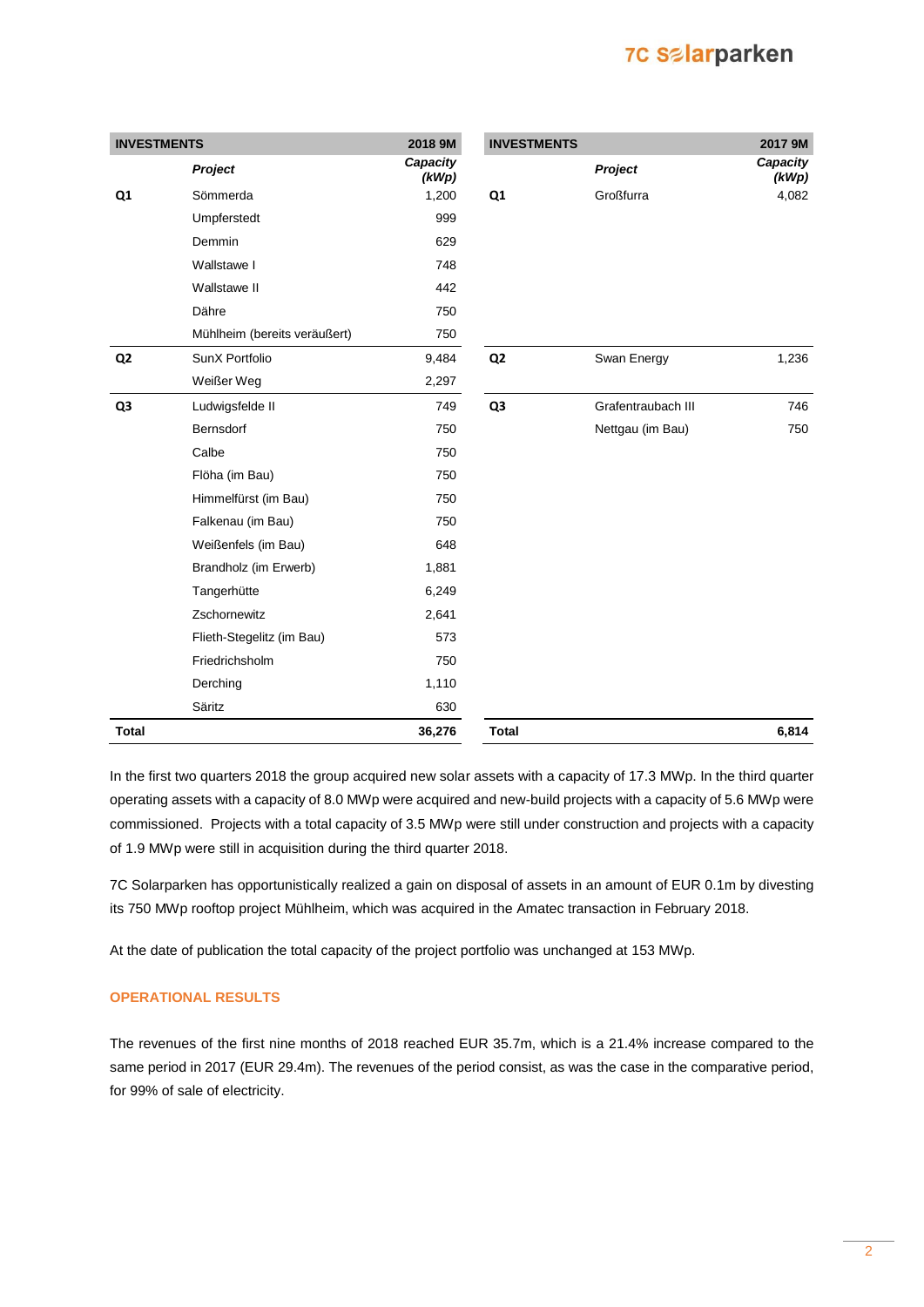# **7C Salarparken**

| in EUR m      | 2018 9M | 2017 9M |       |
|---------------|---------|---------|-------|
| Revenues      | 35.     | 29.4    | 21.4% |
| <b>EBITDA</b> | 31.     | 26.9    | 17.8% |

The increase in revenues is therefore underpinned by the rise in sale of electricity; this hike was caused mainly by the full period effect of the investments made during 2017 (+EUR 2.0m), the addition of sale of electricity of all projects still under construction during the same period in 2017 (+EUR 0.4m), as well as the contributions of the projects acquired during the first nine months of 2018 (+EUR 2.4m). A decrease in revenues resulted from the disposal of the sole Italian solar asset in December 2017 (-EUR 0.4m).

The earnings before Interest, taxes, depreciation and amortization (EBITDA) for the reporting period were EUR 31.7m, which is a 17.8% increase compared to the first nine months of 2017.

The EBITDA of the reporting period as well as of the comparative period of last year contain several one-off effects, of which one-time gains from bargain purchases (badwill) is the most important. During the first nine months of 2018 one-time gains from bargain purchases (badwill) in the amount of EUR 1.1m were earned, compared to exceptional gains from business combinations of EUR 0.5m in the first three quarters of 2017.

#### **FINANCIAL POSITION**

Cash and cash equivalents amounted to EUR 50.1m (of which restricted cash: EUR 16.1m) at the closing date which represents an increase of 47.0% compared to the end of the financial year 2017. The increase is mainly a result of the strong operating cashflow due to the exceptionally good weather conditions during the summer 2018 as well as the successful EUR 11.9m capital increase in the second quarter 2018 in consideration of the first dividend pay-out of EUR 4.7m.

| <b>NET DEBT (in EUR m)</b> | 30.09.18 | 31.12.17 |       |
|----------------------------|----------|----------|-------|
| Financial debt             | 213.7    | 180.7    | 18.2% |
| Cash & Cash Equivalents    | 50.1     | 34.1     | 47.0% |
| Net Debt                   | 163.6    | 146.6    | 11.6% |

The liquidity position will be used for funding the acquisitions and assets under construction, which were not yet paid at the publication date of this trading update, in the amount of EUR 3.7m. A further amount of EUR 14.0m will be used for asset portfolio expansion in 2019.

The financial debt of the group in the amount of EUR 213.7m was up by 18,2% compared to the end of the financial year 2017 (EUR 180.7m). The increase mainly results from issuing a Schuldschein loan in the amount of EUR 24.7m in February 2018, as well as securing new loans and acquiring existing loans within the framework of a business combination, totaling EUR 33.7m. Furthermore, accrued interest payments of EUR 0.5m were incurred during the period. Redemption of existing financing, on the other hand, reduced financial debt with 25.9m.